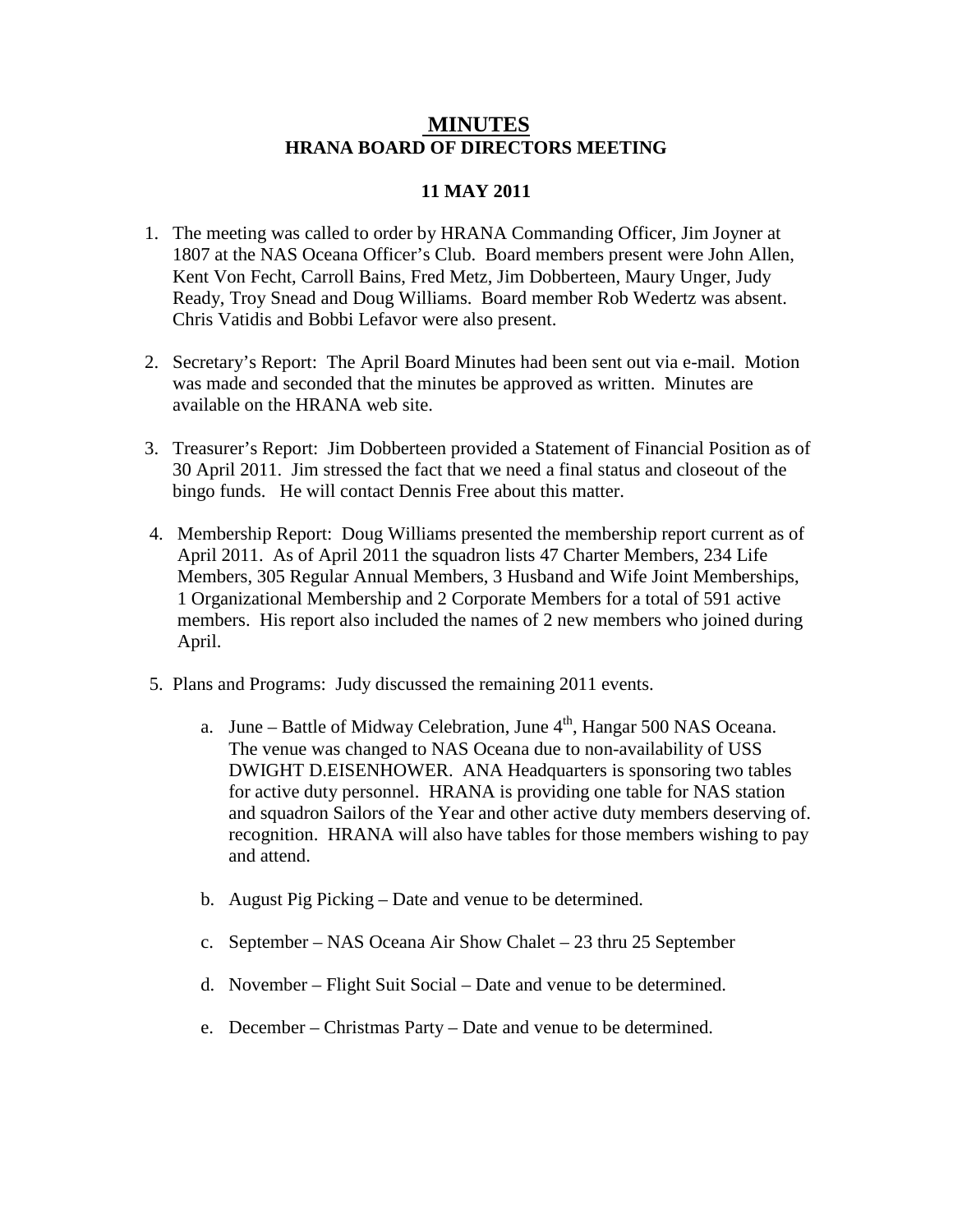- 6. May Luncheon: Wednesday 18 May Dam Neck Shifting Sands Fireside Room. Speaker will be CAPT. Scott "Guido" Guimond, USN, ACOS Integration & Operability Division who will provide an update on some of the big Navy programs and discuss his new position as ACOS Integration & Operability Division.
- 7. PAO Report: Troy Snead will prepare an article for WINGS OF GOLD concerning the commissioning of ENS. Kevin Kennedy (Frog's grandson) at the NAS Oceana Historical Air Park.
- 8. Monument Report: Fred reported that the service flags will go up in late May. He also reported that all plaques are now up on the wall.
- 9. Old Business:
	- a. Centennial of Naval Aviation Fred gave the latest details on the program that will be presented at the Aviation Monument during the summer. The show will open 2 July and run four nights a week, Wednesday thru Saturday at 9 pm until Labor Day.
	- b. 2011 HRANA/Tailhook/ABMA Golf Tournament Lee Pontes will handle reservations and Jim Dobberteen will act as treasurer.
	- c. VA-85 Reunion 22 thru 24 September, 2011 Virginia Beach, Virginia. Contact Bob Moore at 806-787-1445 or email [rmooore0418@hotmail.com.](mailto:rmooore0418@hotmail.com) Additional information is also available on [www.NavyVets.com.](http://www.navyvets.com/) Those attending the reunion will be allowed to visit the HRANA Air Show Chalet under the standard chalet rules.
	- d. VA-36 Reunion The Roadrunners will be holding their reunion during the same time period and are interested in visiting the chalet on Friday. The same chalet rules apply. More information will be put out on the reunion when received.
	- e. NAS Oceana Summer Bus Tours Kent gave an update on the tours. Tours will begin May  $31<sup>st</sup>$  this year and continue thru September  $2<sup>nd</sup>$ . There will be one tour a day leaving the  $24<sup>th</sup>$  Street Kiosk at 1100. Kent will be in charge of the program. The other volunteer tour guides are George Schmidt, Paul Hollandsworth, Carlton Lavinder, Michael White, George Matt, Rick Rudell, Dave Winiker, Bruce Doyle, Milt Beach, Lee Pontes, Carson Wiedeman, Chris Vatidis, Carroll Bains and Ken Stafford. A familiarization tour was run on Monday May  $9<sup>th</sup>$ .